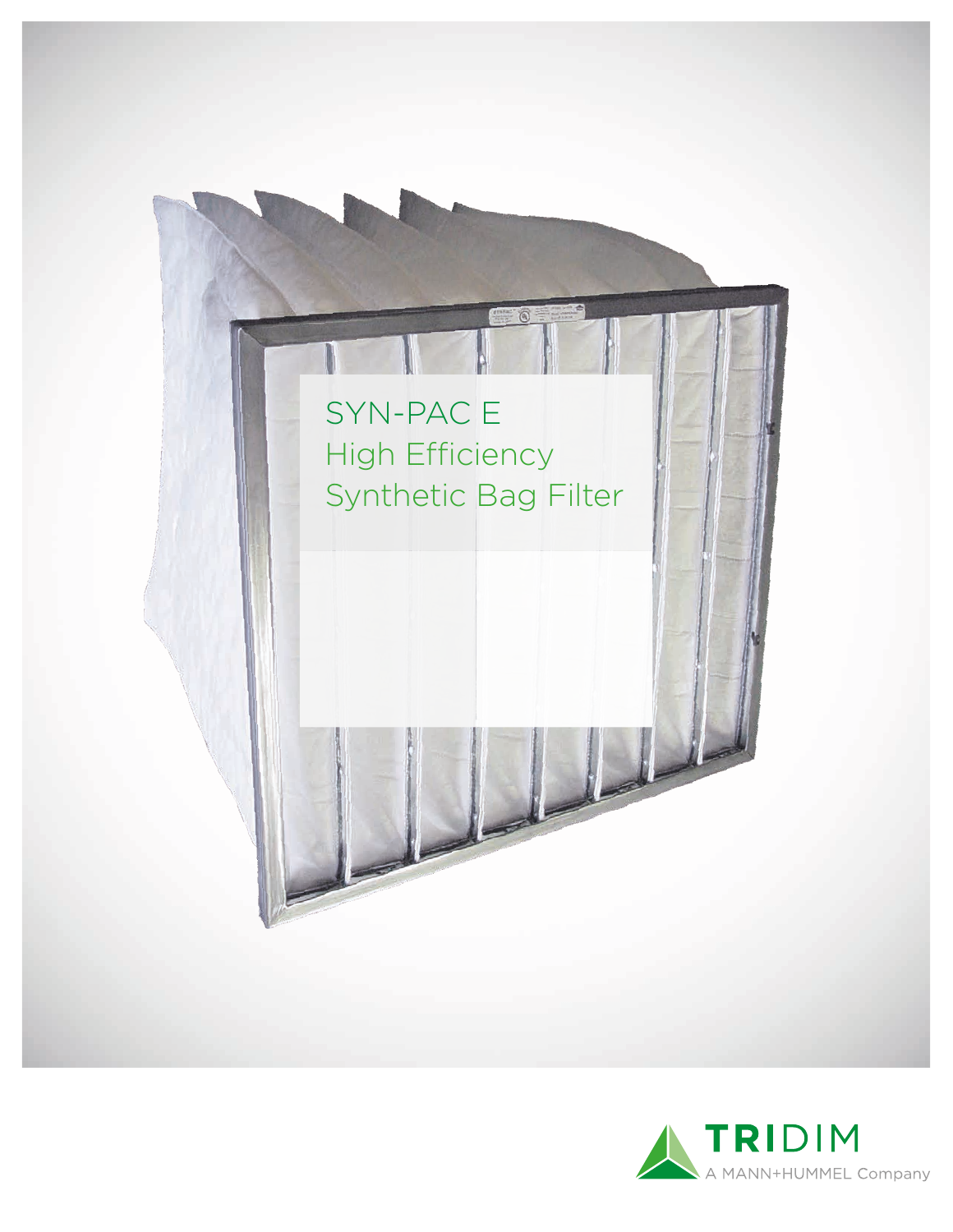# SYN-PAC E High Efficiency Synthetic Bag Filters





Microscopic view of microbial growth

**Tri-Dim's SYN-PAC E High Efficiency Extended Surface Bag Filter features a progressive density synthetic media that offers high efficiency at a minimal resistance to airflow.**

#### **MEDIA**

Tri-Dim's SYN-PAC E filters utilize an advanced dual layer meltblown media. The medias dual layers allow for depth loading – that is managing the dirt by capturing larger particles on the 'prefilter' layer and having the second layer focus on removing the smaller 'target' particles. Depth loading results in much higher dirt holding capacity – allowing for longer service life. The final layer of the SYN-PAC E media is a spun bonded scrim backing that supports and protects the filter media. The combination of high removal efficiency and long service life makes Tri-Dim's SYN-PAC E a great value.

### **MOISTURE AND MICROBIAL RESISTANT**

SYN-PAC E filters are an excellent choice for high humidity and high moisture applications. The fibers and other components of the SYN-PAC E bag filter are unaffected by high humidity or moisture. There is no loss in efficiency or filter deterioration caused by moisture or humidity. Fiberglass bag filters are not recommended in applications where high humidity or moisture might be present. The Syn-Pac E filter media will not support microbial growth – an added benefit for high moisture and sensitive applications. Optional Antimicrobial Treatment can add even more security.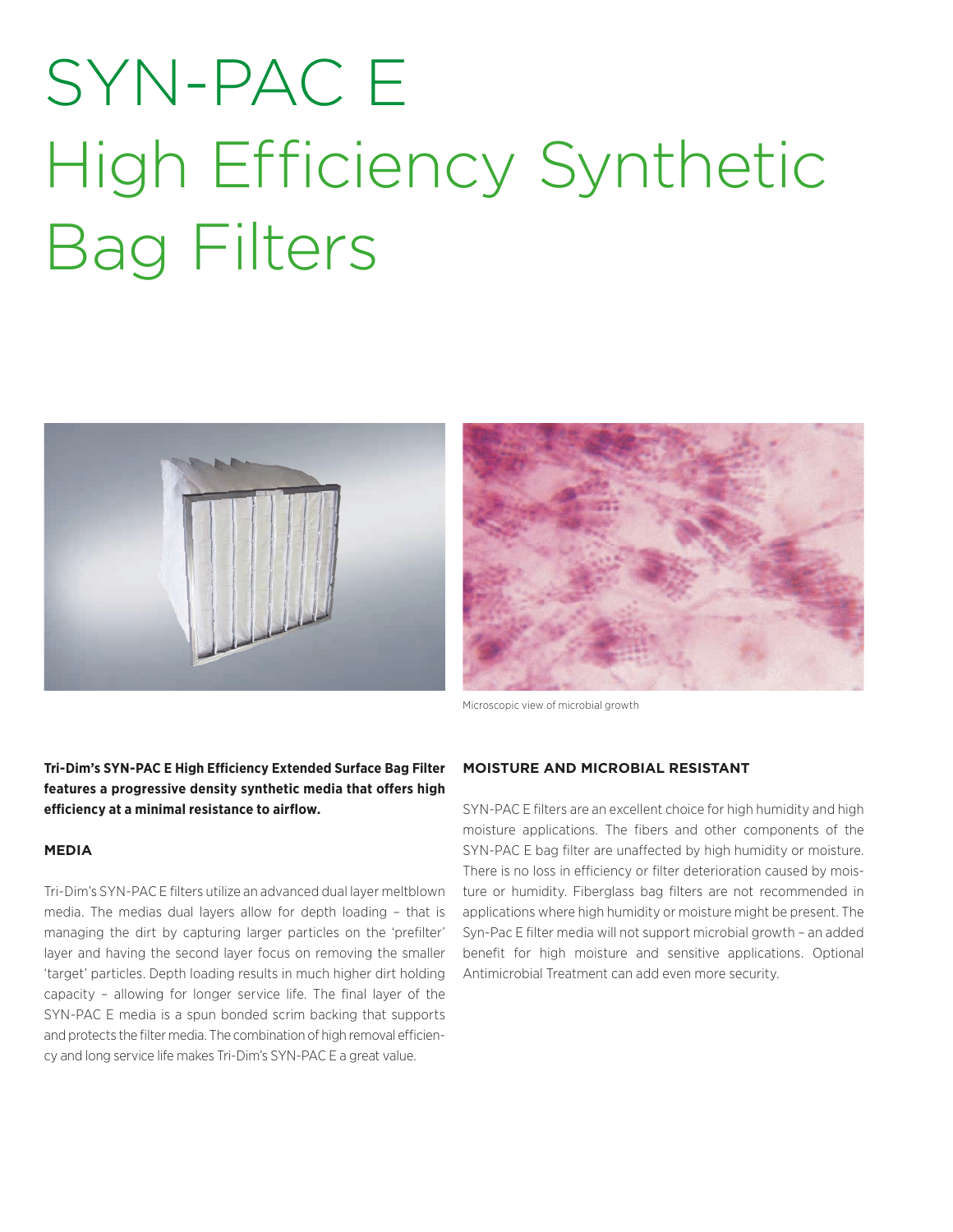

### **CONSTRUCTION**

Tri-Dim's SYN-PAC E filters are constructed in a controlled environment with the highest level of quality. The pockets on standard size bags are sonically sealed to provide maximum strength and a leak free seal. Aerodynamic channels inside the pockets ensure proper inflation of pockets and to maximize media utilization. The pockets are secured to double turned galvanized hoops that are secured to a roll formed header. This process prevents the bypass of unfiltered air and adds rigidity. Tri-Dim's manufacturing process ensures the highest quality product.

Sonically Sealed Pocket



Aerodynamic Channels inside pockets



Wire Support

#### **OPTIONS**

- **Efficiency** SYN-PAC E is available in four efficiencies 40–45% (MERV 10), 60-65% (MERV 12), 80-85% (MERV 14) and 90-95% (MERV 15).
- **Standard Sizes** SYN-PAC E Extended Surface filters are offered in 41 standard size options – including five different pocket depths, five different height and width options and six options of the number of pockets.
- **Custom Sizes** In addition the SYN-PAC E is available in virtually any combination of height, width, depth and number of pockets. There are some restrictions so please consult with the factory for availability.
- **Antimicrobial** SYN-PAC E comes with an optional antimicrobial treatment that is EPA registered. The antimicrobial is effective in inhibiting the growth of a large variety of microorganisms including bacteria, fungi and other microbials.
- **Wire Support** The wire support option allows for the continual support of the pockets by a series of wires attached to the back of the pockets and to the bottom of the header (see photo left). This support allows for the operation of the SYN-PAC E bag filters at a lower operating resistance and with enhanced dirt holding capacity. The wire support filters are ideal for use in VAV or other systems where airflow may not properly inflate the pockets in order to gain the maximum performance from the filters.